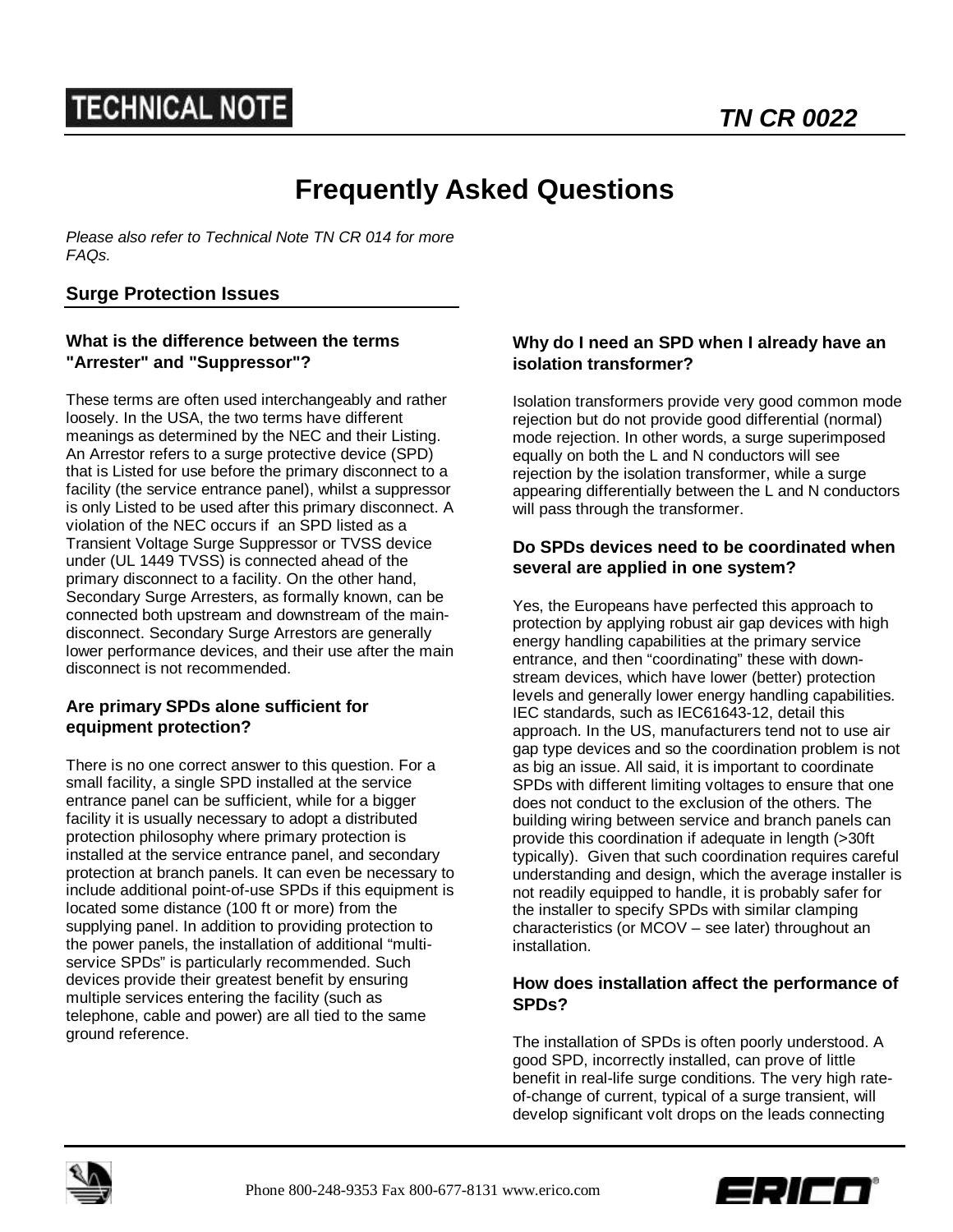the SPD to the panel or equipment being protected. This can mean higher than desired voltages reaching the equipment during such a surge condition. Measures to counteract this effect include locating the SPD so as to keep interconnecting lead lengths as short as possible, twisting these leads together. Using a heavier gauge AWG cable helps to some extent but this is only a second order effect. It is also important to keep protected and unprotected circuits and leads separate to avoid cross coupling of transient energy.

# **What are the different power systems in use in the US and what are the protection needs for each?**

The US power distribution system is a TN-C-S system. This implies that the Neutral and Ground conductors are bonded at the service entrance of each, and every, facility or separately derived sub-system. This means that the N-G protection mode within a multi-mode SPD installed at the service entrance panel is basically redundant. Further from this N-G bond point, such as in branch distribution panels, the need for this additional mode of protection is more warranted. In addition to the N-G protection mode, some SPDs can include L-N and L-L protection. On a three phase WYE system, the need for L-L protection is questionable as balanced L-N protection also provides a measure of protection on the L-L conductors.

Changes to the 2002 edition of the NEC have precluded the use of SPDs on ungrounded delta power distribution systems. Behind this rather broad statement is the intention that SPDs should not be connected L-G as by so doing these modes of protection are creating pseudo grounds to the floating system. Modes of protection connected L-L are however acceptable. The high-leg delta system is a grounded system and as such allows for protection modes to be connected L-L and L-N or L-G.

# **What are the SPD issues for USA customers working in other countries?**

Different power distribution systems are encountered in various other countries. These can include TT, TN, IT and variants of these. It is important that a clear understanding of the systems being used by a particular country is obtained before specifying SPDs. Too often, only the voltage of the distribution system is considered and inappropriate protection can result. Most countries also have their own standards requirements thus a UL Listing alone can not be sufficient to meet local code requirements.

# **What are multi-mode SPDs - why do I need L-L and N-G protection?**

Multi-mode SPDs are devices, which comprise a number of SPD components within the one package. These "modes" of protection can be connected L-N, L-L, L-G and N-G across the three phases. A three phase SPD offering "all modes of protection", will have as many as 10 modes protected. It is questionable whether this practice adds much to the overall protection effectiveness. In Europe, it is common to only protect L-N (L-PE) and N-PE modes where PE is the Protective Earth connection or ground.

# **What is a practical surge rating for service entrance protection?**

This is a difficult question and depends on many aspects including - site exposure, regional isokeraunic levels and utility supply. A statistical study of lightning strike probability reveals that the average lightning discharge is between 30 and 40kA, while only 10% of lightning discharges exceed 100kA. Given that a strike to a transmission feeder is likely to share the total current received into a number of distribution paths, the reality of the surge current entering a facility can be very much less than that of the lightning strike which precipitate it. ANSI/IEEE c62.41.2 standard seeks to characterize the electrical environment at different locations throughout a facility. It defines the service entrance location as between a B and C environment, meaning that surge currents up to 10kA 8/20 can be experienced in such locations. This said, SPDs located in such environments are often rated above such levels to provide a suitable operating life expectancy, 100kA/phase being typical. Recent changes to the IEEE have introduced a new scenario (known as Scenario II) which covers the situation of a facility sustaining a direct or near-by strike. Under such conditions, a very large ground potential rise can result and significant surge current flow on the G-N and N-L protective modes. Under such conditions, 100kA 8/20 or 10kA 10/350 energy levels can be expected.

# **What do waveforms such as 8/20, 10/350, and 10/1000 mean and how are they interrelated?**

Lightning induced surge currents are characterized as having very rapid rising "front edges" and long decaying "tails". To a first approximation, the first number in each example of the above surge waveforms signifies the time taken for the surge to reach 90% of its peak value, and the second number, the time taken for this surge to decay from its peak to its half way value. These times are measured in microseconds, although convention



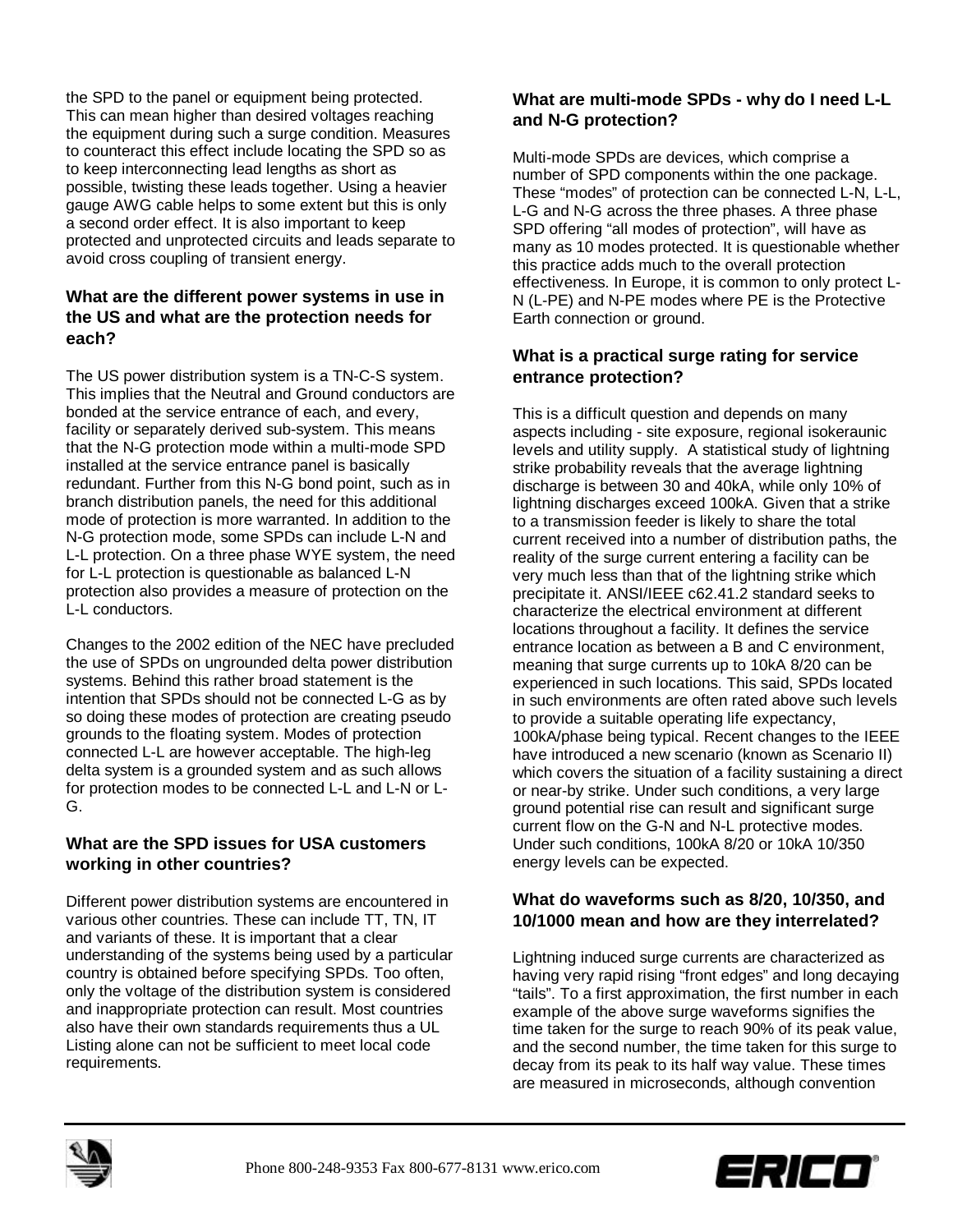does not require that this unit appear after the wave shape. The ratio between these different waveforms is a complicated function based on the integration of the energy content. As a rule of thumb, a 10/350 surge rating is equivalent to about ten times the surge rating at 8/20. Put simply, 10 kA 10/350 is about the same as 100kA 8/20. Most MOV (metal oxide varistor) based SPDs are surge rated using the 8/20 wave shape, while air gap devices are rated using the 10/350 wave shape. SAD (silicon avalanche diode) based SPDs are usually rated using the 10/1000 wave shape.

## **What about repetitive low level transients?**

Concerns have been expressed that electronic components can deteriorate and fail prematurely under repeated low-level transient over-voltage activity. While this can be the case, there is no substantiated body of evidence to support this theory.

### **Should I be concerned about really fast transients?**

Switching pulses and subsequent re-strikes in multistroke lightning, can produce very fast transients, with rise times in the fraction of microseconds. These can capacitively and inductively couple to equipment and cause induced over-voltages. The eliminate such fast spikes, it is usual to incorporate a level of filtering in the SPD device. This can simply be a capacitor connected in parallel across the SPD's output, or it might be a true series LC filter – often called a two port SPD where there are distinct sets of input and output terminals. SPDs incorporating series LC filters generally provide superior filtering performance, however they are more expensive and need to be sized for the continuous load current. It should be point out that SPDs with so called "filters" would more accurately be described as waveshaping devices as the filter's prime role is to slow the very fast rate of voltage rise dv/dt rather than to "filter".

## **What is meant by dB attenuation in an SPD?**

Generally this applies to SPDs, which incorporate filters. The dB of attenuation stated is usually the point at which the filter has reduced the incident transient by 3dB (or the voltage by a factor of 20). A more effective surge filter will have a higher dB at a lower frequency. For example, an SPD with 60dB attenuation at 30kHz is more effective than a filter with 60dB at 100kHz. The attenuation can also apply to in-line, series connected, type SPDs used in data communications. In such a case the SPD should have a low attenuation (dB number) at the operating frequency of the data system.

For SPDs protecting AC power circuits, it is common for SPD manufacturers to quote the dB result at 100kHz, rather than the frequency at which 3dB attenuation occurs. Rather than quote a single performance figure, a graph of frequency response from 10kHz to 1MHz is more useful. Performance above 1MHz is of little value as at these higher frequencies large variations will occur between installations. While many specifications call for 60-80dB at 100kHz, little practical performance benefit is obtained beyond 30dB.

The subject of SPDs with filters is not complete without reiterating the point made in the preceding the term "filter" when applied to a power SPD is confusing. Such "filtering" devices would more appropriately be described as wave shaping devices and their performance expressed by the reduction in dv/dt, which they present to the steep rising, edge of the surge, rather than in dBs. Filters per sec are linear attenuation whilst SPDs with filtering components exhibit a nonlinear action and slope attenuation.

# **What is Sine Wave Tracking technology?**

This is a rather fancy term given to an SPD which includes some form of RFI/EMI filtering.

## **What is Transient Discriminating technology?**

This is a patented technology where an SPD is able to discriminate between on the one hand the relatively low 50/60Hz frequency of long duration abnormal over voltages, such as occur when the utility power is poorly regulated or a "lost neutral" condition occurs, and on the other hand the faster transient activity of surges.

## **Why should filters have air cored inductors?**

SPDs, which comprise LC networks with a series ferrite inductor in the Line side conductor, can experience saturation under the high current levels during surge activity. Air gap inductors do not suffer from problems of saturation, however they are more expensive to produce for the same figure of inductance than ferrite wound inductors.

## **How can I protect equipment that operates on DC?**

Protection of equipment connected to DC sources or power supplies generally involves installing protection at the AC input to the power supply. In some cases, protection might also be required on the DC side of such power supplies, particularly if long cable lengths are involved. Most SPDs will indicate if they are suitable for



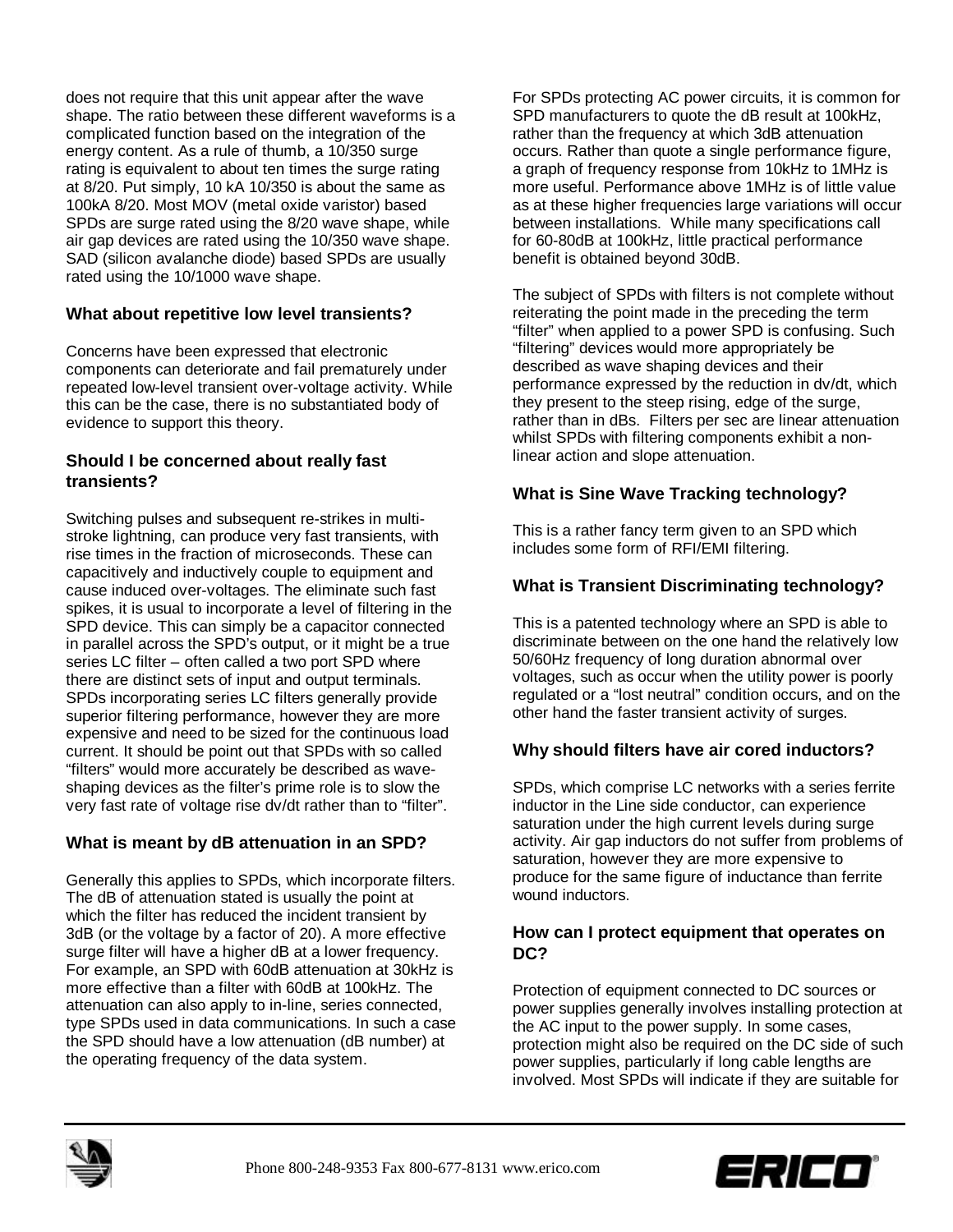DC use and the maximum operating voltage to which they are designed for use on.

# **What is NEMA LS1?**

NEMA LS1 is a voluntary guide established by various manufacturers of surge protection devices under the auspices of the National Electrical Manufacturers Association, which primarily designates how surge protective devices should be specified. This includes labeling and testing. Purchasers of SPDs are encouraged to ensure their supplier adheres to this guide. An example of the value of the guide can be seen in how it recommends that the surge rating of an SPD be specified. It requires that the manufacturer's claimed surge rating be independently tested and verified, rather than the simple, and all too common approach of simply aggregating surge material or components within the SPD and claiming this as the rating. The LS1 approach tests all aspects of the SPD including the ability of the terminals and internal fuses to handle the claimed surge current, and possible failure modes under fault conditions.

#### **What happens to GFIs (RCDs) with downstream SPDs?**

When a mode of protection within an SPD operates to divert energy to ground (L-G), an imbalance between currents on the phase conductors and the return neutral current may be noted by the GFI, causing it to trip. This "nuisance" tripping can be reduced if only L-N and L-L modes of protection are used, but this restriction is not always possible, or desirable. Even with just L-N and L-L mode protected, nuisance tripping can still occur with larger transients. This is due to the limited commonmode rejection ability of the GFI.

#### **What are surges, transients and temporary over voltages?**

These are all forms are over-voltages and confused by the often loose and interchangeable use of terminology. The significance of the terms usually relates to their understood duration. For example, a transient is generally considered of very short duration (<10us) and relatively low energy content. Such electrical activity is often characterized by voltage switching spikes, which in themselves contain relatively little energy content, but are sufficient in voltage to cause junction breakdown in the substrates of semiconductors and failure. Surges (>10us & <1ms), on the other hand, have a greater energy component and it is generally this which causes the damage and charring of electronic components and appliances. SPDs are designed to protect equipment

against surges and transients. Temporary over voltages (TOVs) are created by faults on the utility power distribution system and can cause extensive damage since their time domain is much longer (ms to s or several cycles). Note that while UL 1449 Edition 2 ensures that the SPD will not created a fire or safety hazard under these conditions, SPDs are not designed to protect against TOVs.

#### **Speed of response - is this important in itself?**

Yes and No! The ability of an SPD or surge component to respond to a voltage which exceeds its "turn-on" threshold, will govern the residual clamping voltage which the downstream equipment will be required to withstand. If the device is too slow, the clamping voltage will be high and the equipment may not be adequately protected. This said, too much is often made of manufacturers of "speed-of-response". What is more important is the "clamping or residual voltage" performance of the SPD. It is also worth noting that nanosecond transients can not travel far on power wiring, thereby limiting their occurrence in practice.

## **What is distributed protection?**

This is the process of coordinating protection between the primary service entrance to a large facility and the internal branch distribution panels. Generally an SPD with high surge handling capacity is installed at the service entrance while SPDs of lower surge ratings will be installed on the branch panels or dedicated supplies feeding sensitive equipment. This approach can be taken further to include point-of-use SPDs on long lines where they terminate to sensitive or critical equipment. A further example of such a distributed protection philosophy might include hardwired SPDs at the main and sub-panels and additional plug-in protectors on select equipment.

## **Where is the best place to fit protection?**

Ideally, protection should be installed at the main service entrance as close to the N-G bond as possible. This will ensure that surge energies are routed to earth by the most direct part. In larger facilities where distances between this primary protection and the equipment being protected are long, it is also good practice to provide point-of-use protection as close to the terminals of the equipment as possible.

#### **What is UL 1449?**

UL1449 is the test procedure required to List (or Recognize) a Transient Voltage Surge Protection product to Underwriters Laboratories Inc. It is important



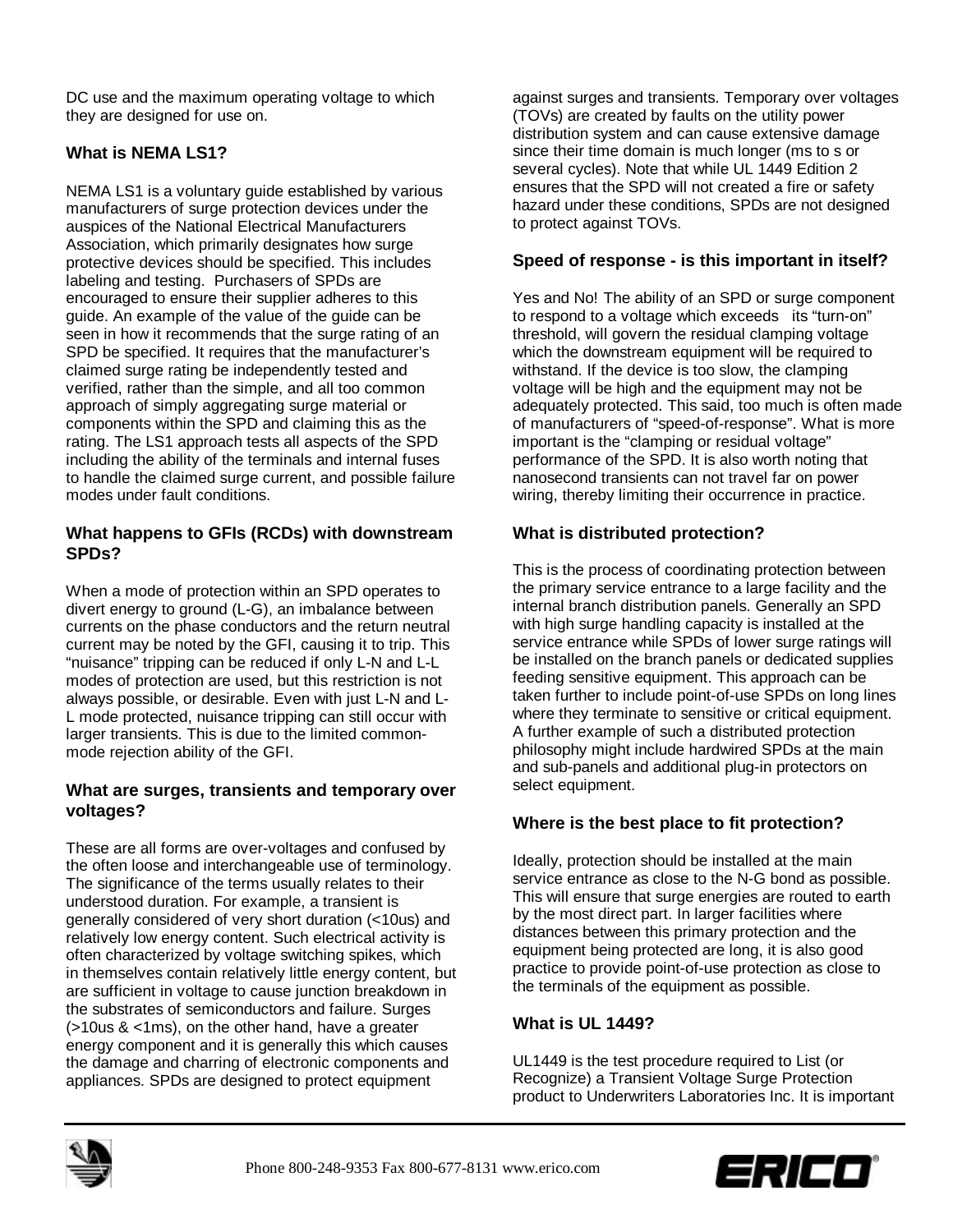to note that this is a safety, and not performance, specification.

# **What changes did Edition 2 of UL 1449 bring?**

Edition 2 of this standard required SPDs to meet a number of new and more onerous test regimens. In particular a section entitled Abnormal Over-voltage was introduced by which the safety and failure modes of SPDs are more extensively evaluated under elevated operating voltages.

### **What is the concern about sustained overvoltages?**

Sustained abnormal over voltages of the utility distribution system can exceed the SPD's Maximum Continuous Operating Voltage or MCOV. If this happens, the SPD's non-linear clamping elements will begin to clamp on the crest of the utility voltage (120 times a second on 60Hz systems). This will rapidly cause the SPD to accumulate heat, which further lowers the onset of conduction point of the clamping elements. If this condition exists for an extended time, a thermal runaway will begin and catastrophic failure will result with the resultant potential of a fire hazard being created unless the design had made provision to prevent the thermal runaway

# **Are underground cables protected from lightning?**

Underground cables offer greater isolation to the effects of lightning when compared to aerial cables, however they are still subject to induced electromagnetic coupling of energy from nearby ground flashes. As such, surge protection should be installed on facilities supplied by both, overhead and underground, power feeders.

# **What are NEMA and IP environmental ratings?**

NEMA Standards Publication 250-1997, "*Enclosures for Electrical Equipment (1000 Volts Maximum)*" provides a comprehensive definition of NEMA Enclosure Types for interested parties. Those of interest to installers of surge protection products in non-hazardous locations include: **Type 1** - Enclosures constructed for indoor use to provide a degree of protection to personnel against incidental contact with the enclosed equipment and to provide a degree of protection against falling dirt. **Type 2** - Enclosures constructed for indoor use to provide a degree of protection to personnel against incidental contact with the enclosed equipment, to provide a degree of protection against falling dirt, and to

provide a degree of protection against dripping and light splashing of liquids.

**Type 3** - Enclosures constructed for either indoor or outdoor use to provide a degree of protection to personnel against incidental contact with the enclosed equipment. To provide a degree of protection against falling dirt, rain, sleet, snow, and windblown dust; and that will be undamaged by the external formation of ice on the enclosure.

**Type 3R** - Enclosures constructed for either indoor or outdoor use to provide a degree of protection to personnel against incidental contact with the enclosed equipment. To provide a degree of protection against falling dirt, rain, sleet, and snow; and that will be undamaged by the external formation of ice on the enclosure.

**Type 4** - Enclosures constructed for either indoor or outdoor use to provide a degree of protection to personnel against incidental contact with the enclosed equipment. To provide a degree of protection against falling dirt, rain, sleet, snow, windblown dust, splashing water, and hose-directed water; and that will be undamaged by the external formation of ice on the enclosure.

**Type 4X** - Enclosures constructed for either indoor or outdoor use to provide a degree of protection to personnel against incidental contact with the enclosed equipment. To provide a degree of protection against falling dirt, rain, sleet, snow, windblown dust, splashing water, hose-directed water, and corrosion; and that will be undamaged by the external formation of ice on the enclosure.

**Type 12** - Enclosures constructed (without knockouts) for indoor use to provide a degree of protection to personnel against incidental contact with the enclosed equipment. To provide a degree of protection against falling dirt; against circulating dust, lint, fibers, and flyings; and against dripping and light splashing of liquids.

## **What do the markings on a SPD really mean, and which are important?**

Unlike norms for surge protection devices such as IEC61643 which defines required markings on SPDs, and have greater adoption in European and Asian countries, the US does not have as clear a standard on these issues. UL specifies certain minimum requirements, but by-in-large manufacturers are given considerable freedom in this area. Some parameters, which are important and should be considered when selecting an SPD, include:

- Nominal voltage should match the utility system voltage where the device is to be installed
- − MCOV The Maximum Continuous Operating Voltage, this is the maximum voltage the device



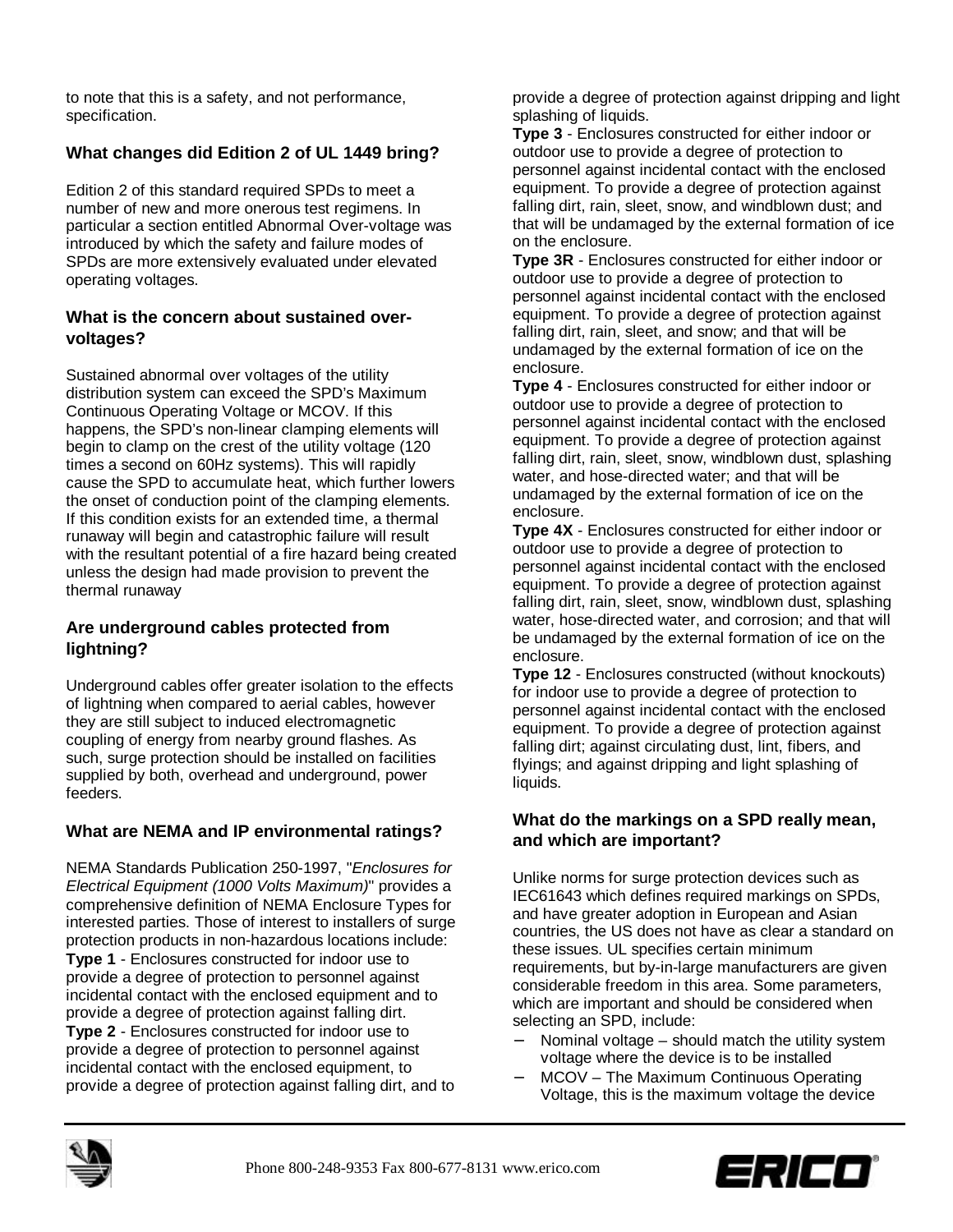can withstand before conduction (clamping) begins. It is higher than the nominal system voltage.

- Single shot surge rating measured in kA (not Joules). Be careful when trying to compare like with like in this area. Independent test reports should be available if tested and labeled as per NEMA LS1. Also look to see that you are comparing surge ratings of the same wave shape e.g. compare ratings at 8/20 with ratings at 8/20.
- − SVR Suppressed Voltage Rating. Under UL1449, a TVSS device is assigned an SVR. This is the clamping voltage of the device rounded to one of 330, 400, 500, 600V … etc. under specific conditions of lead length and injected surge current. The SVR provides a very approximate measure of an SPD's clamping performance. It is important to stress that this test is conducted at an extremely low current level of 500A 8/20 and as such can not clearly predict the performance of an SPD under more realistic conditions to which it is rated. It is also important to realize that an SPD designed to be installed on a 110V system, which has an SVR of 400V, is not "better" than an SPD designed to be installed on 240V which has an SVR of 600V. Also bear in mind that an SPD with the lowest SVR can be rendered less than useless if incorrectly installed with excessive lead lengths.
- − Enclosure rating ensure that the NEMA rating of the enclosure matches the environmental conditions at the location where the device is to be installed.

## **What are the new NEC Short Circuit Current Ratings requirements?**

The NFPA 70, NEC 2002 edition, Article 285, introduced a new requirement when installing SPDs on mains powered systems – that the SPD be coordinated with (rated to) the available short circuit fault current at the point to which it is to be connected. At this point in time, TVSS devices passing through UL 1449, have inherently been Listed to short circuit fault currents of 10kAIC. This new requirement is currently being reviewed by UL 1449 as they consider how best to test to higher short circuit fault currents. Products can be Listed with higher ratings if the manufacturer has specifically requested this.

# **Is the Joule rating of an SPD important?**

While conceptually an SPD with a larger energy rating will be better, comparing SPD energy (Joule) ratings can be misleading. More reputable manufactures no longer provide energy ratings. The energy rating is the sum of surge current, surge duration and SPD clamping voltage. In comparing two products, the lower rated device would be better if this was as a result of a lower

clamping voltage, while the large energy device would be preferable if this was as a result of a larger surge current being used. There is no clear standard for SPD energy measurement, and manufacturers have been known to use long tail pulses to provide larger results. Additionally confusing this issue is the possibility that the rating is just the energy absorbed, diverted, or the sum of both. NEMA LS1 by specific omission does not recommend the comparison of SPD's energy ratings. Comparison of single shot surge ratings and let-through voltages is considered sufficient.

# **Grounding Issues**

## **What is Ground Potential Rise?**

When a large amount of energy is rapidly deposited into the ground by a cloud-to-ground lightning strike or by an electrical fault on a utility power system, the ground potential at this injection point rises to a higher level with respect to the more distant ground. This has the effect of creating a voltage potential gradient in the earth, which can cause dangerous touch and step potentials to personnel exist. By creating an equipotential ground plane beneath a facility by electrically bonding all separate "grounds" into a "system" or by burying ground mats and meshes, this danger to personnel and equipment can be reduced. It is also important to note that GPR is not only dangerous to personnel, it can also cause damage to equipment – see below.

## **I have heard I should not use separate grounding systems?**

Indeed! Separate "grounds" or "ground references" can result in damage to equipment during lightning activity. A cloud-to-ground discharge can deposit extensive charge very quickly into the local ground mass of the earth causing the ground at the injection point to rise up in voltage with respect to more remote grounds. The resultant potential gradient established in the ground means that separate grounds could rise to different potentials resulting in a loop current and possible damage to equipment referenced to these two different points. This phenomenon can present itself in a more subtle way when equipment is connected to multiple services. An example of this can be a PC with modem where connections are made to utility power and telecom line. If these two services are not referenced together to create a common, equi-potential, ground plane, damage can result. In fact, this is one of the more common causes of equipment damage. A welldesigned multi-port protector will ensure such equalization between services at the equipment.